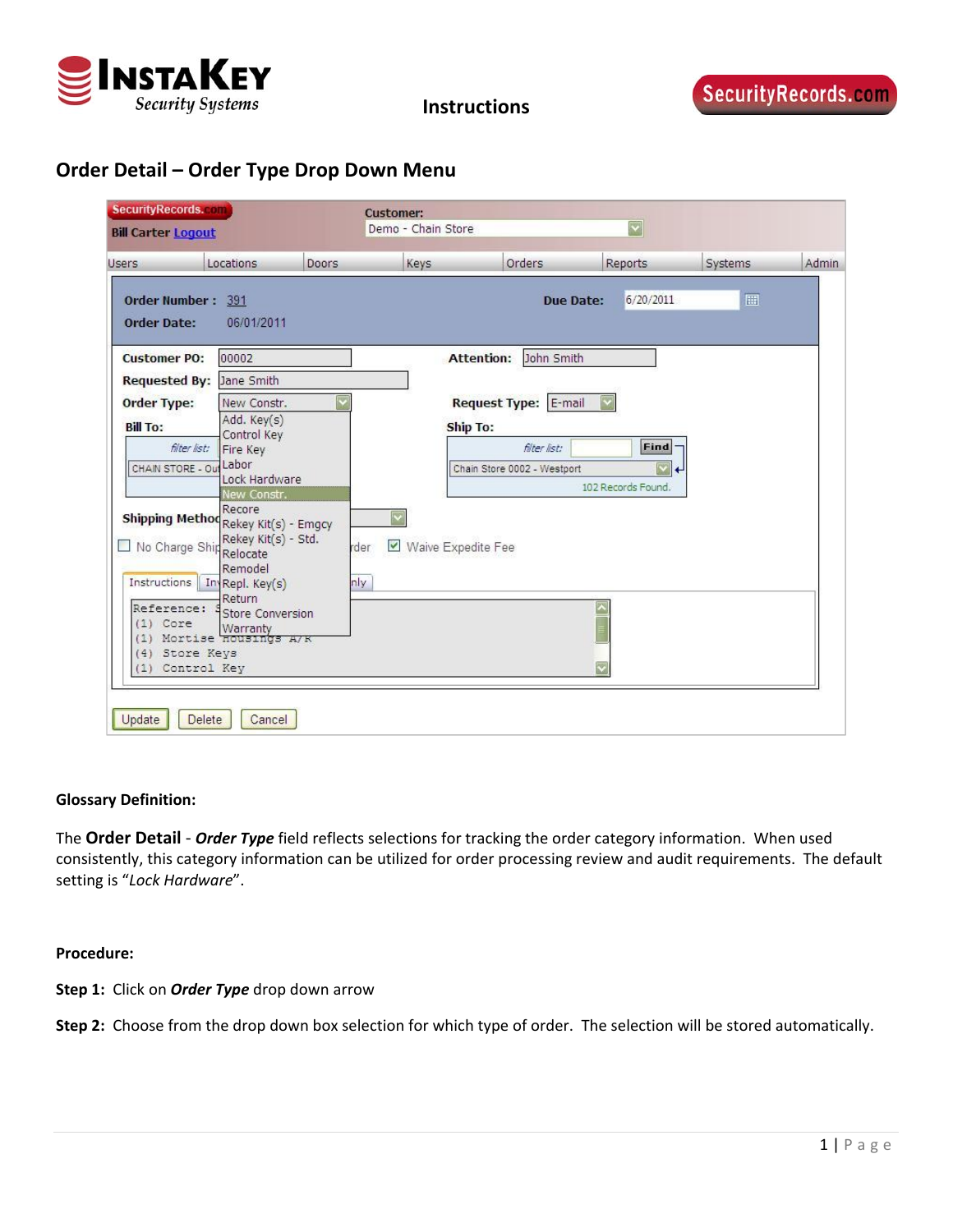

# **Order Detail – Request Type Drop Down Menu**

| <b>SecurityRecords.com</b><br><b>Bill Carter Logout</b>                        |                                                                      |                                                  | <b>Customer:</b><br>Demo - Chain Store |                                                                                                                      |                                      |         | V3.0 Help |  |
|--------------------------------------------------------------------------------|----------------------------------------------------------------------|--------------------------------------------------|----------------------------------------|----------------------------------------------------------------------------------------------------------------------|--------------------------------------|---------|-----------|--|
| <b>Users</b>                                                                   | Locations                                                            | Doors                                            | Keys                                   | Orders                                                                                                               | Reports                              | Systems | Admin     |  |
| Order Number: 391<br><b>Order Date:</b>                                        | 06/01/2011                                                           |                                                  |                                        | <b>Due Date:</b>                                                                                                     | 6/20/2011                            | 圃       |           |  |
| <b>Customer PO:</b>                                                            | 00002<br>Requested By: Jane Smith                                    |                                                  |                                        | John Smith<br><b>Attention:</b>                                                                                      |                                      |         |           |  |
| <b>Order Type:</b><br><b>Bill To:</b><br>filter list:<br>CHAIN STORE - Outlets | New Constr.<br>7 Records Found.                                      | Find<br>₹<br>$\leftarrow$                        | Ship To:                               | <b>Request Type:</b><br>E-mail<br>E-mail<br>Fax<br>filter Mail<br>Other<br>Chain Store 0002 - 1<br>Phone<br>Postcard | Find<br>$\leftarrow$<br>tords Found. |         |           |  |
| <b>Shipping Method:</b><br>□ No Charge Shipping<br>Instructions                | UPS GROUND                                                           | No Charge Order<br>Invoice Notes   Instakey Only | Waive Expedite Fee                     |                                                                                                                      |                                      |         |           |  |
| $(1)$ Core<br>(4) Store Keys                                                   | Reference: Store 0002<br>(1) Mortise Housings A/R<br>(1) Control Key |                                                  |                                        |                                                                                                                      |                                      |         |           |  |

## **Glossary Definition:**

The **Order Detail** ‐ *Request Type* indicates how the order information request was received. When used consistently, this category information can be utilized for order processing review and audit requirements. The default setting is "*E‐mail*".

### **Procedure:**

**Step 1:** Click on *Request Type* drop down arrow.

**Step 2:** Choose from the drop down box selections of what type of communication was provided. The selection will be stored automatically.